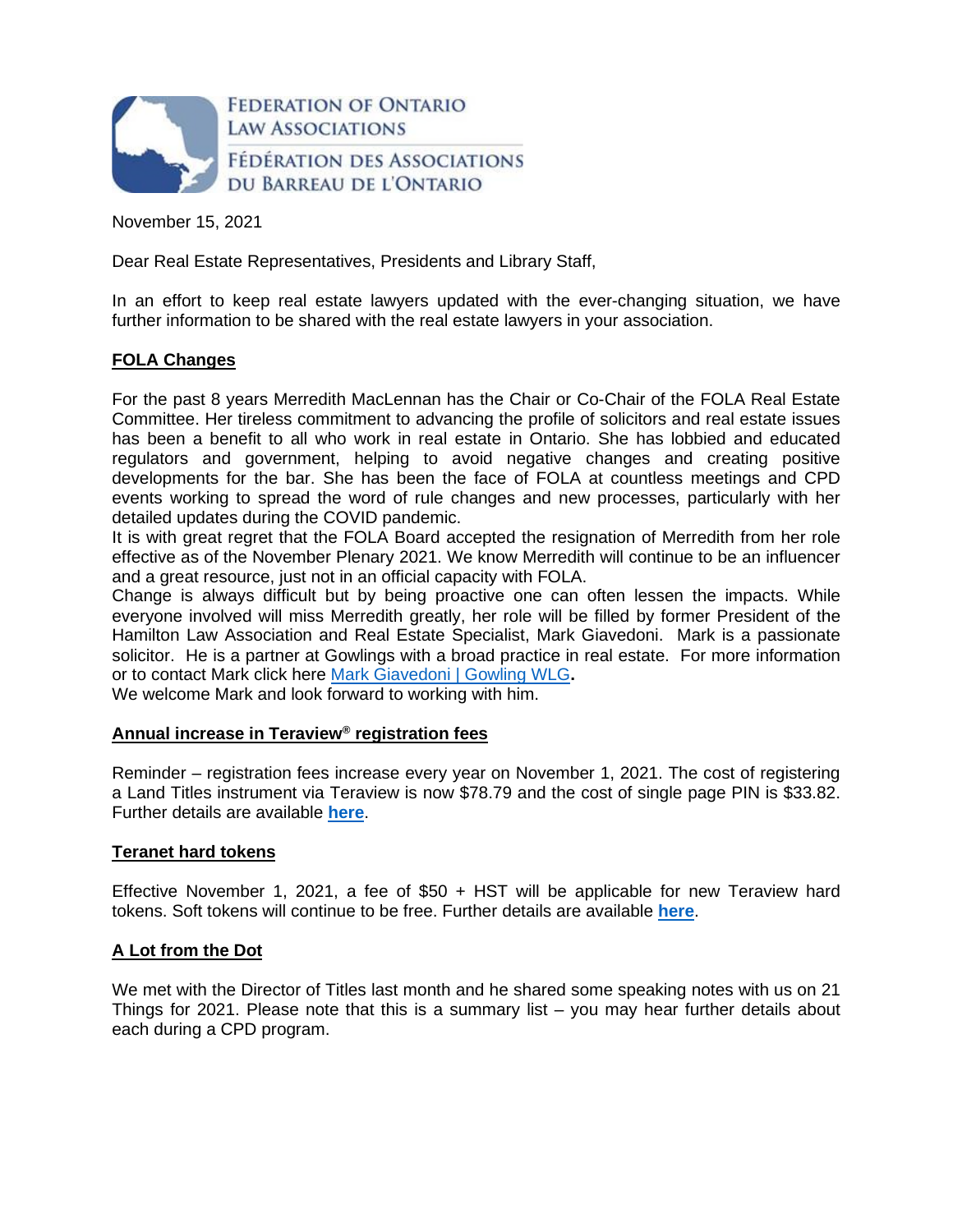#### **Nominations for the 2022 Law Society Awards**

Last year, our very own Eldon Horner received a Law Society Medal in recognition of his outstanding contribution to the legal community.

Is there someone in your association who deserves recognition? Nominations are encouraged for members from all communities, practice areas, firm sizes, and regions across the province. Submit your nomination by December 17, 2021. Details and nomination forms are available **[here](https://lso.ca/about-lso/medals-awards-and-honours/nominations-and-selection-process)**.

# **FREE Practice Related CPD**

LawPRO has a number of on demand CPD recordings available on its practicePRO **[website](https://www.practicepro.ca/cpd/)**, including:

- Tips for real estate lawyers in the Covid residential purchase, refinance and home renovation markets
- A Discussion: Continuing to Manage Mental Health, Resilience and Resources
- Working Together, Remotely Managing and Leading Through COVID and Beyond

There is also a link to the upcoming program on December 2, 2021 on Avoiding the wire fraud nightmare – what you need to know to protect yourself and your clients.

#### **Ongoing Consultations**

The following consultations relating to real estate issues are currently on-going:

 The Law Society's [Competence Task Force,](https://lso.ca/lawyers/enhancing-competence/competence-framework) chaired by **Sidney Troister** has issued a **[Call for Comment](https://lawsociety.forms-db.com/view.php?id=291901)**. The Competence Task Force was established to examine regulatory approaches aimed at ensuring and enhancing the post-licensure competence of lawyers and paralegals. The objective of the Task Force is to recommend an effective, proportionate, and balanced regulatory framework addressing career-long competence in a manner that protects the public interest and is responsive to the public's legal needs. Comments are due by November 30, 2021.

If and when we receive further information of interest to the real estate bar, we will pass it along.

Stay up to date with FOLA's real estate information at <https://fola.ca/real-estate-law>.

*Merredith MacLennan and Eldon Horner*  FOLA Real Estate Co-Chairs

Please note: The information provided herein is of a general nature only and is not intended to provide legal advice.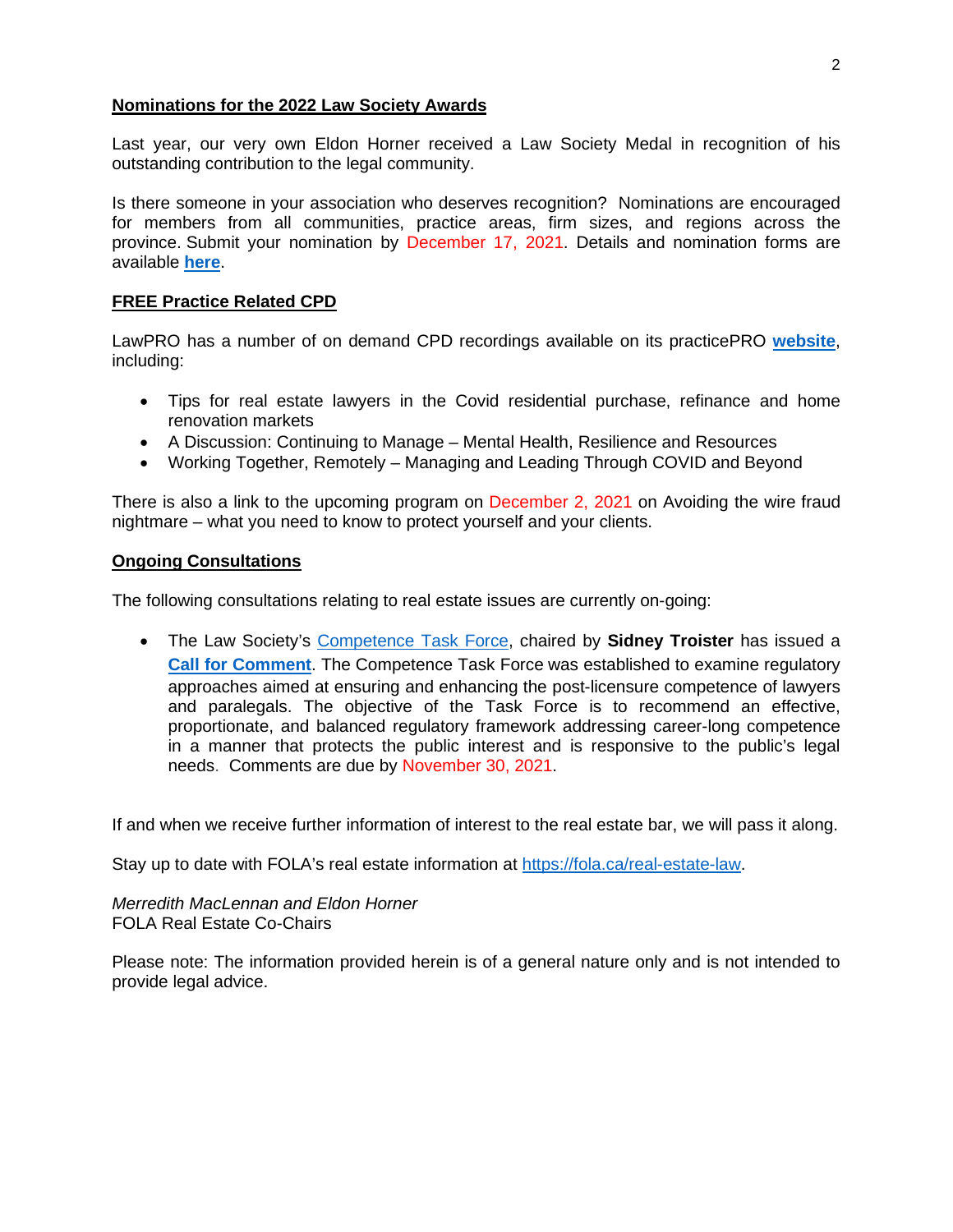

# A LOT FROM THE DOT

# *Subnom***: 21 Things for 2021**

- 1. Volumes are up, delays are up, manage client expectations! Learn how to convey on the parent PIN because splits aren't being certified any time soon (think 90 days!)
- 2. Self-to-self cost sharing agreements, party wall agreements, reciprocal agreements, infrastructure sharing agreements, etc. will not be certified!
- 3. Ontario Business Registry: New digital OBCA and Corporations Act "Ontario Business Registry" starting on October 19, 2021 – do all corporate filings digitally!
- 4. Annual November Price Increases: Come November 1, prices will go up by half of CPI. Registrations will be \$78.79 and a simple, one-page PIN will be \$33.82.
- 5. Simplification of Many Teraview® Statements: We notice that a lot of typos and returns arose from data fields that did not need to be there, so we're amending them all.
- 6. Power of Attorney, Part One: We've gone from asking the attorney about bona fides to asking for the solicitor's "best knowledge and belief" of bona fides!
- 7. Power of Attorney, Part Deux: Personal information (S.I.N.s, passport details, driver's license details, bank accounts, etc.) cannot be in any power of attorney. Zero tolerance.
- 8. Power of Attorney, Part Trois: You can no longer use a dissolved corporation's power of attorney, even if it is "coupled with an interest". You will need a court order!
- 9. Vendor's Liens and Purchaser's Liens: Both will be prohibited. The Vendor's Lien will be discontinued as a document type and the Purchaser's Lien prohibited as a 71 Notice.
- 10. Accidental Discharges of Mortgages: You used to be able to get an accidentally registered discharge of mortgage withdrawn before certification. No more. Be careful!
- 11. Vesting Orders: New law statement confirming that all relevant parties were a party to the cause of action or evidence showing that all parties are bound by the order.
- 12. Vesting Orders, Part Deux: Reminder that vesting orders still attract a writ search and, if the vested-out owner is subject to writs, the new title will be subject to writs.